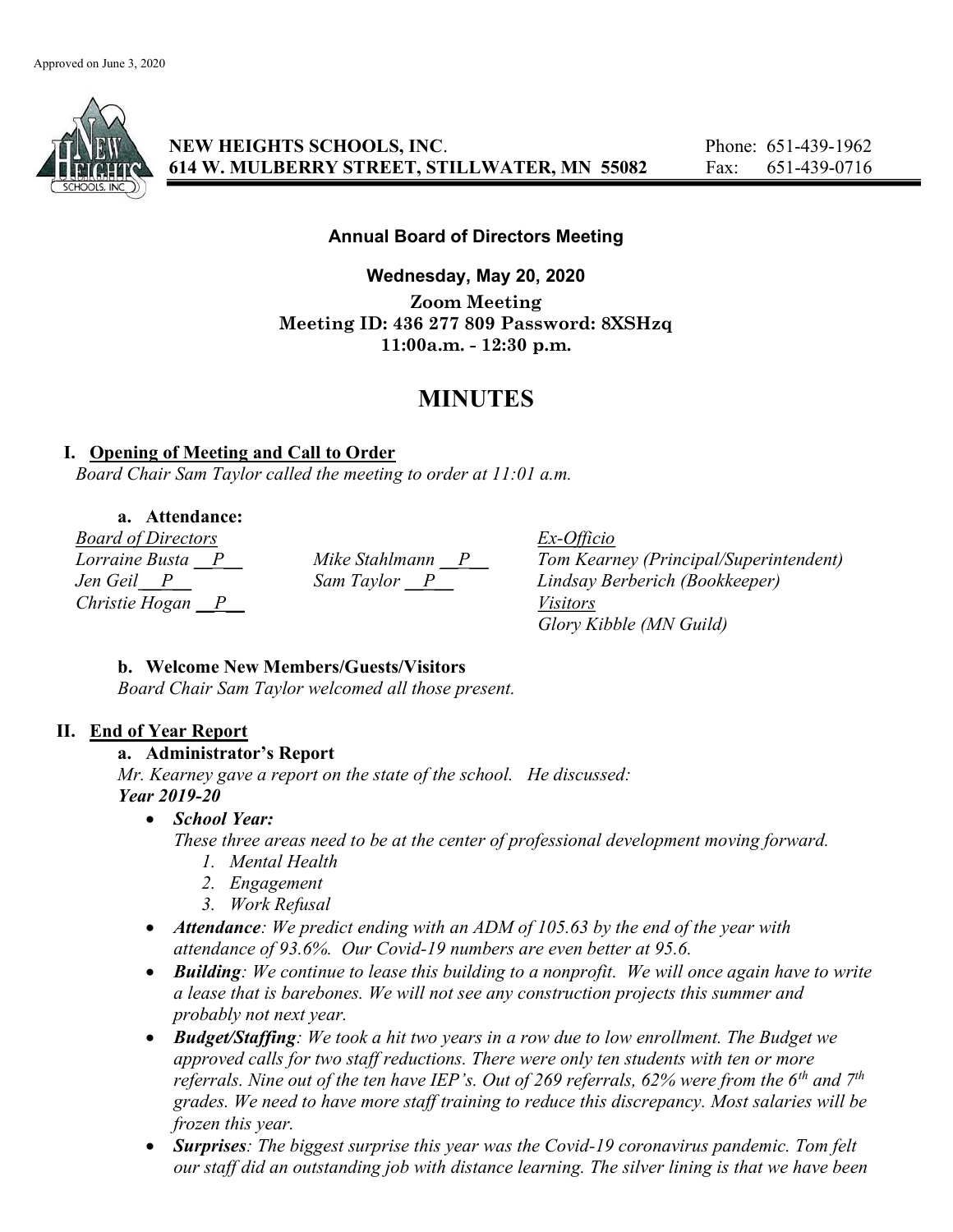wanting to learn more about on-line, blended or distance learning. We were forced into it and this opens all sorts of new opportunities for us in the future.

- Authorizer: The MNGuild has really helped us to draft really good goals that we can accomplish and do well. We will be entering into a three-year contract.
- Future: We should focus on three areas:
	- 4. Gaining Enrollment
	- 5. Creating a five-year or long-term vision or plan.
	- 6. Look at all options. This includes Pre-K, flexible learning year or other alternative delivery such as project-based learning.

Finally, we need to be planning for Distance Learning or Social Distancing for next year.

#### b. Board of Directors Report

Sam Taylor our Board Chair reviewed the following board goals for 2019-20. She presented and discussed the following:

# **New Heights School Board of Directors**

#### Investigate the possibility of expanding programing such as E-Learning or a Pre-K program.

The sub-committee investigated the current elearning opportunities offered at New Heights for credit recovery and elective credits.

Additional options available were evaluated on cost, accessibility and possible benefit to the students.

Pre-Kindergarten program potential was explored through program requirements, funding options and partnerships with existing programs. Benefits and costs were weighed regarding New Heights current financial and physical resources.

**Goal met** 



To explore niche possibilities within the local community which may redefine and enhance the core academic program for the purpose of increasing enrollment and arrive at a direction by February 2020.

The sub-committee met with leadership teams to discuss student population needs, popular educational initiatives and New Heights School's strengths.

STEM programming for elementary and a Career and Technical focus for secondary were considered.

Better communication and advertisement of our current individualized education mission and focus was concluded.

**Goal met** 



Research and gain the knowledge necessary by May 31, 2020 to create and implement a Five-year **Strategic Plan.** 

The sub-committee analyzed the necessary steps and goals of a 5 year strategic plan for the school and its relevance and timing.

**Goal met** 



# **Board Director Configuration.**

The current 5 member board will forego elections this year due to the circumstances surrounding the COVID-19 pandemic, maintaining its current composition.

Future elections will rotate through a 3 year schedule staggering available seats to ultimately return to a 7 member board of directors.

# $2019 - 2020$